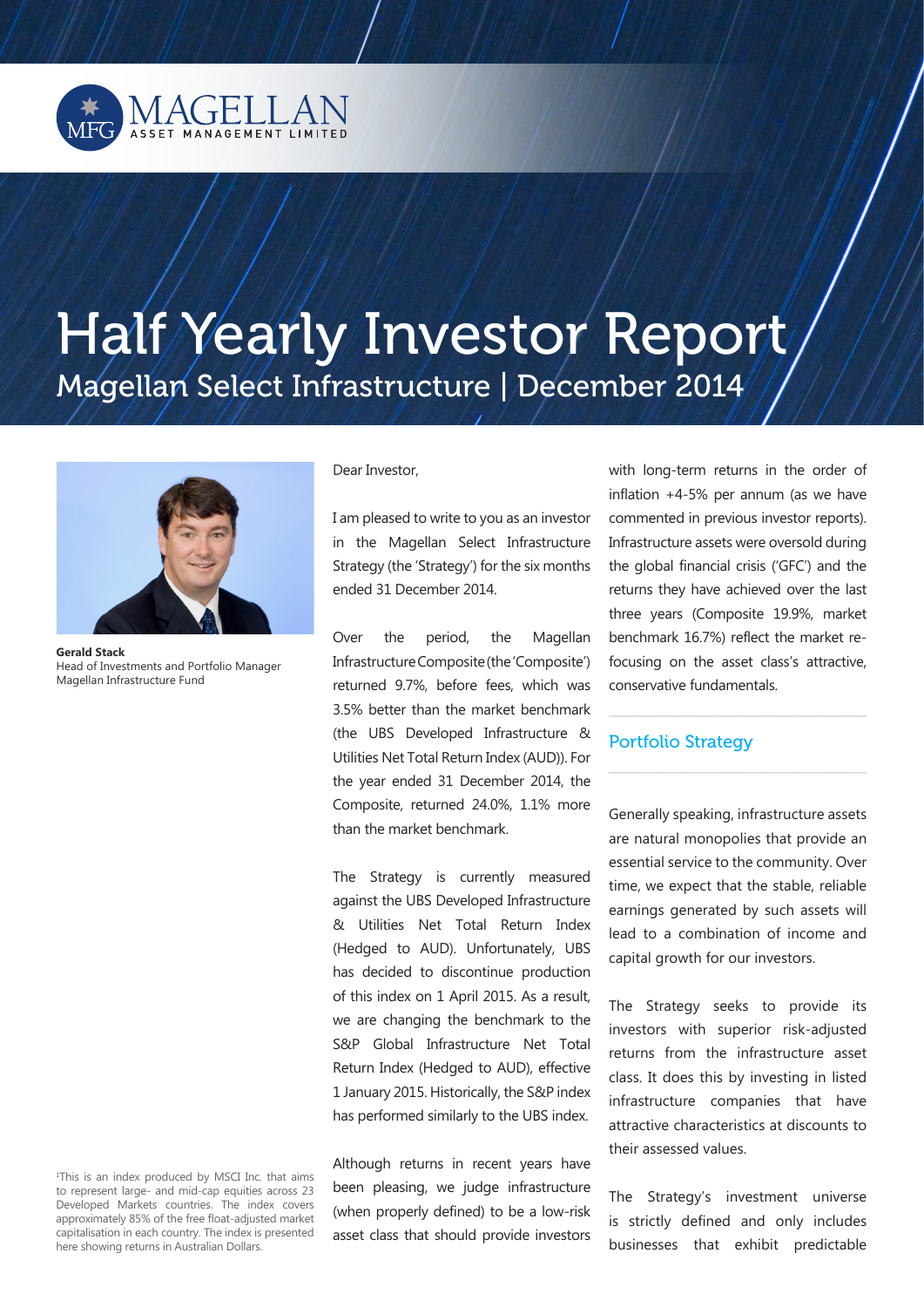cashflows (as many investors would appreciate, providing an essential service does not necessarily translate to durable cashflow generation). The universe excludes infrastructure stocks whose earnings are assessed as having material exposure to competition, commodity prices (including oil prices), or unacceptable sovereign or regulatory regimes. This removes risk from the Strategy, allowing it to deliver more predictable returns than broader infrastructure indices through the economic cycle, while also protecting its investors' capital. This importance of a disciplined approach to defining the investment universe was apparent in the recent solid performance of the Composite (it outperformed the benchmark by 1.6% for the month of December 2014) when many of the stocks we exclude were negatively impacted by falling oil prices.

As we have outlined in previous investor reports, the universe of infrastructure assets that we consider for the Strategy is dominated by two main sectors:

• **Utilities,** including both regulated energy utilities and regulated water utilities. Utility regulation generally requires the utility to efficiently provide an essential service to the community and, in return, permits the utility to earn a fair rate of return on the capital it has invested in its operations. As the utility provides a basic necessity, e.g. energy or water, demanded volumes are expected to be steady under most scenarios and the consequent earnings of regulated utilities are expected to be stable.

• **Infrastructure**, which includes airports, ports, toll roads, energy infrastructure and communications infrastructure. Regulation of infrastructure companies is generally less intensive than regulation of utilities, allowing companies to accrue the benefits of volume growth. As economies develop, grow and become more interdependent, we expect the underlying level of aviation, shipping and vehicle traffic to increase. As a result, the revenues and earnings derived by infrastructure assets are expected to grow in a predictable manner over the medium term.

The Strategy's investment approach is susceptible to underperforming investment market benchmarks in rising markets, but is also expected to provide more stable, reliable investment returns when markets are declining.

#### Portfolio Summary

On 31 December 2014, the Strategy consisted of 28 investments (in comparison with 30 investments at 30 June 2014). The top ten investments represented 56.5% of the Strategy at 31 December 2014, compared with 56.2% at 30 June 2014.

\_\_\_\_\_\_\_\_\_\_\_\_\_\_\_\_\_\_\_\_\_\_\_\_\_\_\_\_\_\_\_\_\_\_\_\_\_\_\_\_\_\_

\_\_\_\_\_\_\_\_\_\_\_\_\_\_\_\_\_\_\_\_\_\_\_\_\_\_\_\_\_\_\_\_\_\_\_\_\_\_\_\_\_\_

The composition of the Strategy by sector at 30 June 2014 and 31 December 2014 can be seen in Figure 1.

The composition of the Fund by geography at 30 June 2014 and 31 December 2014 can be seen in Figure 2.

During the period the portfolio was changed only marginally both from a sector and regional viewpoint. The major change was an increase in weighting to US mobile telephony tower company, Crown Castle.

 $\frac{1}{2}$  , and the set of the set of the set of the set of the set of the set of the set of the set of the set of the set of the set of the set of the set of the set of the set of the set of the set of the set of the set

\_\_\_\_\_\_\_\_\_\_\_\_\_\_\_\_\_\_\_\_\_\_\_\_\_\_\_\_\_\_\_\_\_\_\_\_\_\_\_\_\_\_

# Risk of Increasing Interest Rates

In our view, the major risk currently faced by infrastructure and other asset classes is the impact of a potential increase in bond yields.

We expect interest rates to rise over the medium term. Increasing interest rates represent a challenge for all investment classes and infrastructure, although better placed than many assets, is not immune from these risks. While prevailing interest rates have been well below historical averages since the global financial crisis, we do not believe that long-term infrastructure investors made their investment decisions



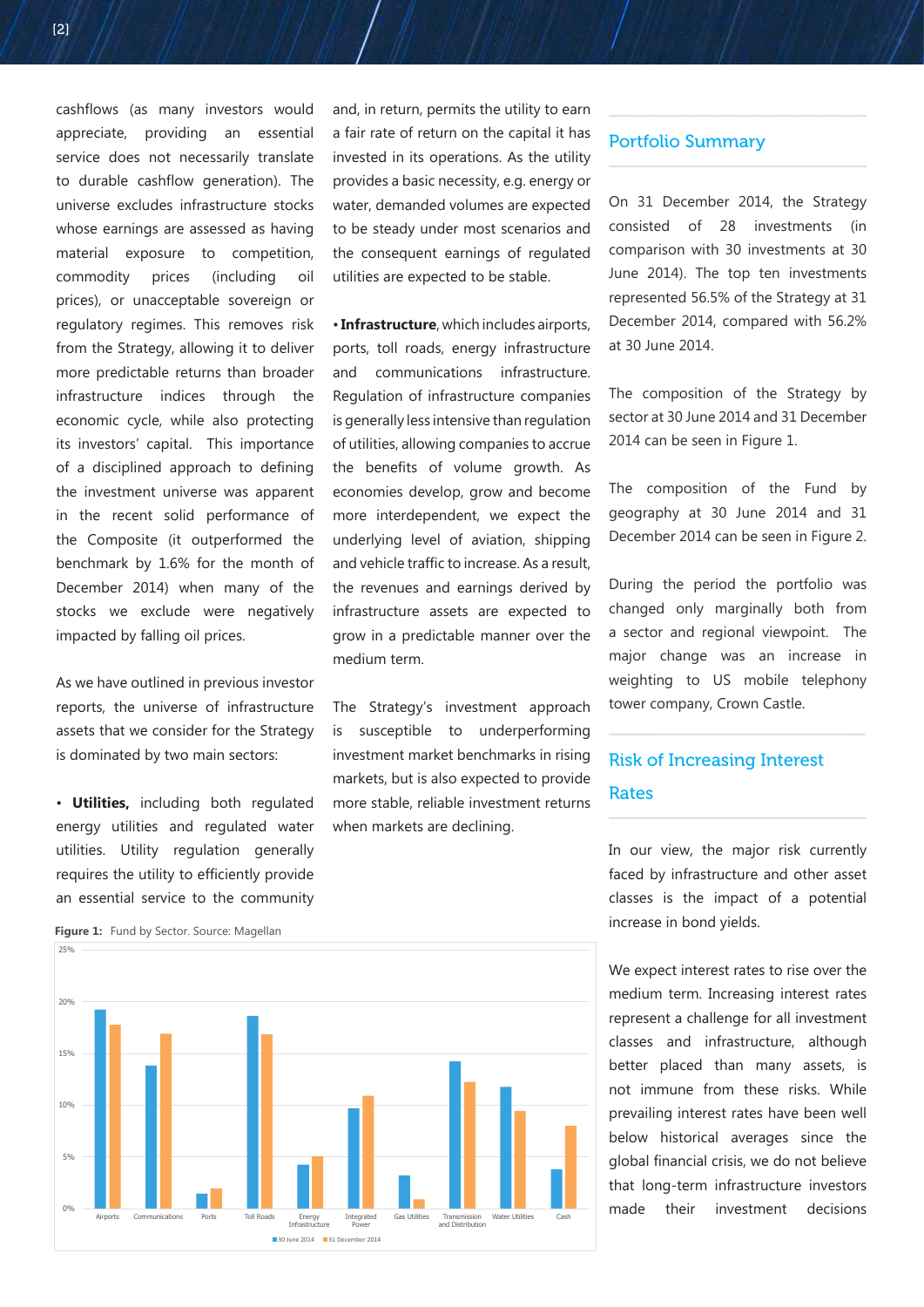**Figure 2:** Composition of the Portfolio by Geography. Source: Magellan



during the period since the GFC based on prevailing interest rates, but on a higher, more historically normal level of interest rates. As a consequence, while increasing interest rates represent a risk for investors in infrastructure assets, we believe that the risk over the medium to long term is not that interest rates rise from present levels, rather than rise materially above "normal" levels.

The risks posed by an increase in interest rates are somewhat different for utilities and infrastructure assets.

• **Utilities:** Utilities operate under a compact with their communities under which the utility provides a reliable, efficient service and invests for the future, in return earning a fair return on the capital invested in its operations. Utilities are not able to exploit their natural monopoly power, but they are protected from both the fluctuations of the economic cycle and changes in variables outside their control, such as interest rates. Ultimately, the key determinant of the level of returns generated by regulated utilities is the return approved by their regulators. An increase in interest rates should lead to an increase in the approved rate of return (so that the utility continues to be able to earn a fair return). However, a utility can suffer because of mismatches and lags between increases in interest rates and subsequent accompanying increases in approved regulatory returns. Regulatory rates of return have been sticky as interest rates have declined and we expect that there will also be stickiness as they rise.

• **Infrastructure:** Infrastructure assets typically have an ability to pass the effects of inflation through to consumers via the price of the infrastructure service (e.g. tolls on a toll road are normally linked to inflation). However, where an infrastructure asset is partially funded by debt, an increase in interest rates (that is not accompanied by an increase in inflation) can increase the cost of the debt (with a lag if the debt interest costs are hedged) and, therefore, reduce the returns available to investors.

One of the interesting effects of the GFC has been the significantly increased focus of debt markets on the reliability of the debt of high-quality infrastructure and utility assets. The companies in which we invest now have access to more sources of debt, longer term debt and significantly cheaper debt than pre-GFC. As a consequence, almost all of the companies in which we invest have the significant majority of their debt in fixed interest rate structures that will insulate them from any rise in interest rates in the shorter term.

#### Company in Focus – Enbridge \_\_\_\_\_\_\_\_\_\_\_\_\_\_\_\_\_\_\_\_\_\_\_\_\_\_\_\_\_\_\_\_\_\_\_\_\_\_\_\_\_\_

 $\overline{\phantom{a}}$  , and the set of the set of the set of the set of the set of the set of the set of the set of the set of the set of the set of the set of the set of the set of the set of the set of the set of the set of the s

Enbridge Inc. is one of North America's largest energy infrastructure companies. It owns and operates the world's largest crude oil and liquids transportation system across Canada and the United States. This asset base is dominated by a petroleum pipeline network that delivers more than 2.2 million barrels per day.

The company also owns a vast network of natural gas-related transmission and midstream assets in the region. Additionally, Enbridge owns and operates Canada's largest natural gas distribution utility in Ontario, Quebec and New Brunswick, as well as parts of New York State in the US. More recently, Enbridge diversified its asset portfolio by entering into the clean energy sector through wind, solar and geothermal assets.

**So why does the Strategy own this stock?** For some time, Magellan has recognised two important observations in the North American energy infrastructure space:

• **North America is undergoing an energy transformation.** From a supply perspective, new technologies have allowed the industry to unlock massive reserves that were once inaccessible and uneconomical. The production growth has subsequently caused transportation shortages and bottlenecks between supply regions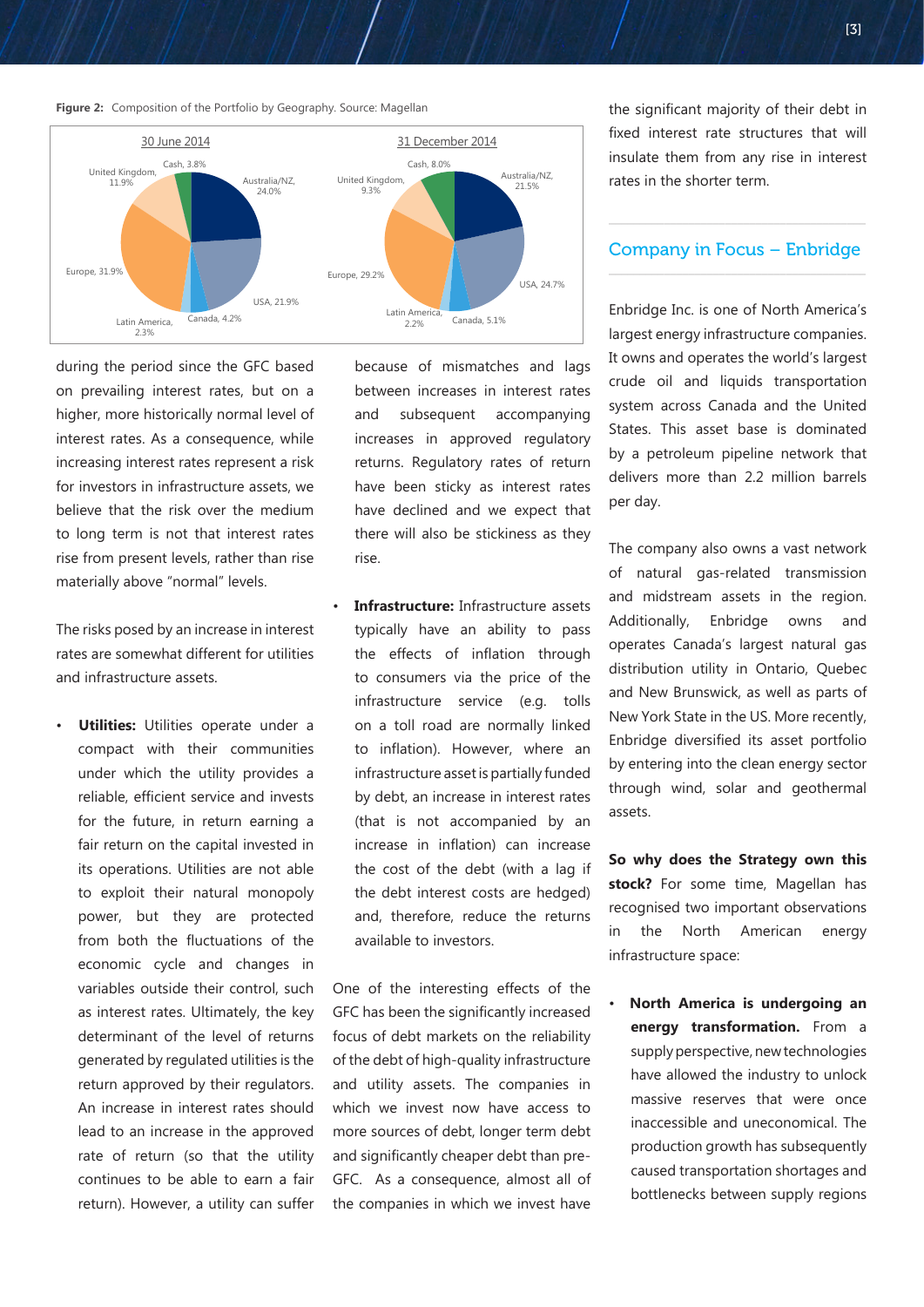• **Infrastructure can capitalise on price dislocation.** The lack of market access essentially means that oil and gas producers can't achieve the premium prices being paid at the major demand hubs. New and/ or additional pipeline capacity would obviously solve this, allowing the infrastructure owner to capture much of the price dislocation (or differential). For Canadian producers, this differential is estimated to be as much as \$50 million per day, according to the Canadian Chamber of Commerce.

This is where Enbridge comes in. The company has an established pipeline network that gives it a competitive advantage in terms of providing both access and additional capacity. The following exhibit shows a map of the company's liquids pipeline network, which illustrates the strategic value of its system – that is, delivering crude oil supplies from Alberta (Canada) and the Dakotas (US) to refineries in the US Midwest and Gulf Coast. Enbridge is also well positioned to bring supplies to eastern and western Canada for access to key foreign markets.

Enbridge's liquids pipelines, which generated 68% of the company's total FY13 earnings, are comprised of crude oil and liquids pipelines/terminals across Canada and the US. As noted earlier, the entire network has the capacity to transport more than 2.2 million barrels each day. Assets within this segment are primarily made up of:

- The Mainline System, which is a common carrier system that brings crude products from western Canada to the US Midwest and eastern Canada.
- Regional Oil Sands Pipelines, which is a network of pipelines that link western Canadian reserves to key

delivery points such as the Mainline System and other long-haul pipelines.

- The Spearhead System, a fully contracted pipeline that connects the US Midwest to North America's key market hub (Cushing, Oklahoma).
- The Seaway Pipeline (50% interest), which takes crude from Cushing to the US Gulf Coast region.

The Liquids Pipelines will continue to generate the majority of Enbridge's overall earnings as most of its planned investments are geared to this business. As it stands today, the company has \$33 billion in secured growth investments for 2014-2018, of which almost \$30 billion (or 91%) will be directed towards further spending on crude pipeline assets.

Besides the strategic value and growth potential of Enbridge's liquids pipelines, Magellan is equally attracted to the quality of returns the company expects to generate from these assets. Most of the \$30 billion in liquid pipeline projects are expected to earn low- to mid-teen returns (ROE basis over full asset life) under regulated tariffs or long-term take-or-pay contracts. Furthermore, the regulated/contracted earnings are also linked to inflation.

Enbridge's investment program is not without risk, especially around construction and financing. However, investors should gain comfort from the fact that Enbridge has delivered \$20 billion of projects since 2008 – 95% of which have been to plan and the rest coming in under budget. Funding wise, the company has already pre-funded most of its needs with only \$1.5 billion of equity needed through 2018 – an amount Magellan is confident Enbridge can manage.



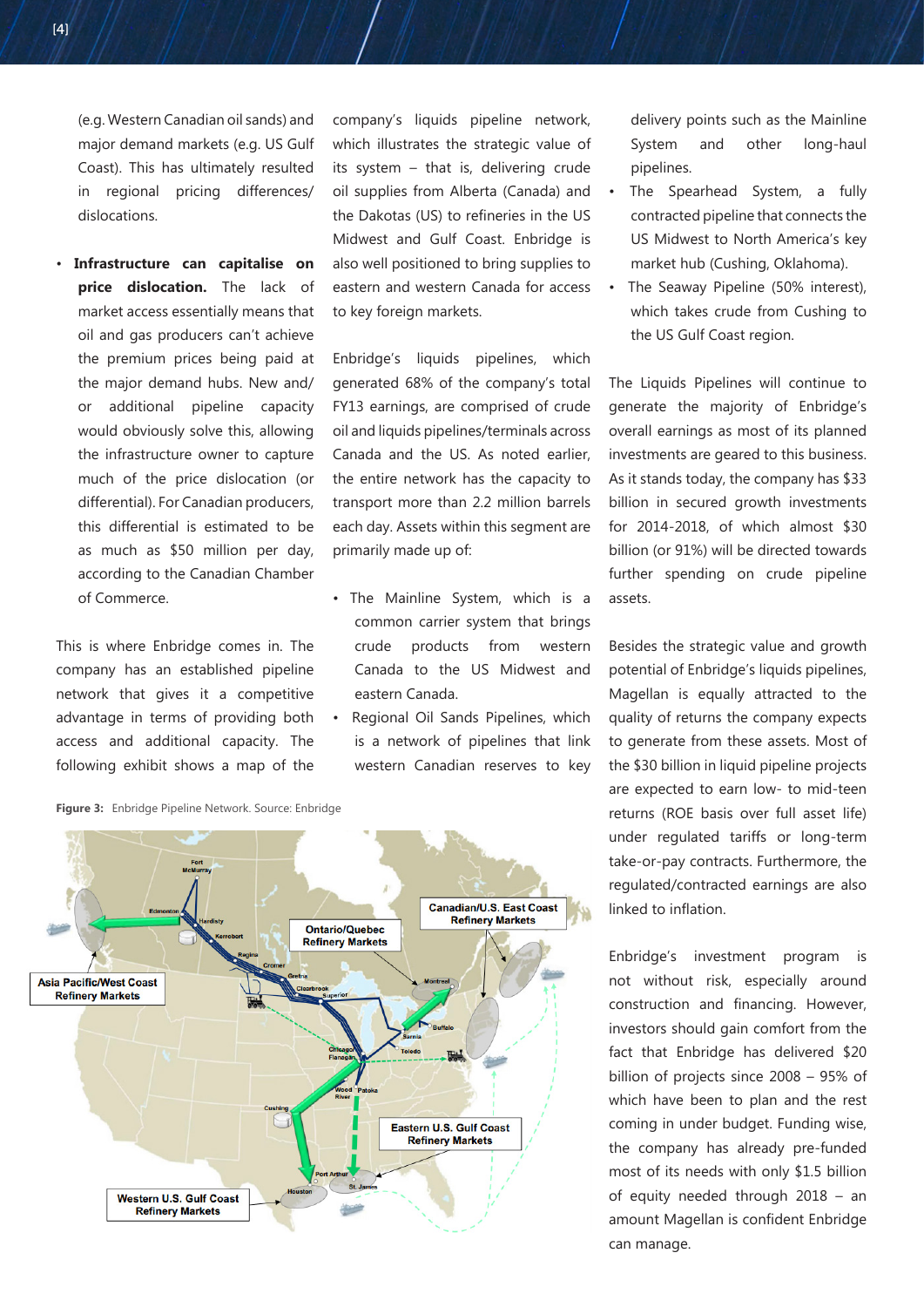Importantly, Enbridge has limited nearterm exposure to crude oil prices. Most of the company's earnings have no direct exposure to commodity prices as a result of it not owning physical crude oil or natural gas. Enbridge also limits its risk to volumes as many of its assets are main transmission lines, rather than gathering lines which are typically more sensitive to production activity around a particular reserve basin. To provide a toll-road analogy, Enbridge's pipeline assets are akin to major arterial highways linking large metropolitan areas, as opposed to local roads serving specific communities. This effectively means stable and predictable volume throughput (or demand) for Enbridge's pipelines.

To summarise, the ultimate outcome should be a positive one for Enbridge investors – a continuation of doubledigit annual earnings growth (10- 12%) through 2018, supplemented by dividend growth of 33% in 2015, followed up by annual increases of 14- 16% over the 2015-18 period. All of this growth will occur under a proven lowrisk business model.

## Company in Focus – Vopak

 $\overline{\phantom{a}}$  , and the contract of the contract of the contract of  $\overline{\phantom{a}}$ 

 $\overline{\phantom{a}}$  , and the contract of the contract of the contract of  $\overline{\phantom{a}}$ 

Headquartered in the Netherlands, Vopak owns liquid storage tanks located in ports around the world. In total, the company has 80 'terminals' in over 28 countries, with an aggregate tank capacity of 33 million cubic meters. The capacity of these tanks is contracted to customers, typically on a multi-year basis and the contracts are largely structured on a take-or-pay basis - meaning that Vopak receives the majority of its fees whether the customer uses the capacity or not. We view this contract structure positively, as there is little linkage between Vopak's revenues and volume

throughput, which can be sensitive to commodity prices.

Vopak's asset base is diversified in terms of the regional and product markets in which it operates. 38% of the company's capacity is located in the Netherlands, 21% in EMEA (Europe, the Middle East and Africa), 22% in Asia, 10% in North America and 5% Latin America. In terms of the types of products, Vopak's earnings are split into oil products (approximately 50%), chemicals (20%), biofuels (10%) and liquefied natural gas (2.5%).

As a rule, the company derives profits from the imbalance between the geographic energy supply and demand sources around the world. Such imbalances exist for different types of oil products; for example, Europe exports petrol to the Americas while importing diesel and bunker (ship fuel). These imbalances create a need to store oil at both transport origins and destinations. Vopak's expertise, reputation and track-record allow it to get approval to develop new terminals and ensure its assets are located appropriately within the global energy supply chain.

This complexity in the global energy supply chain creates opportunity for Vopak. As demand continues to grow in regions with limited oil production, such as Asia, Vopak should be able to continue generating attractive returns and develop new projects.

However, Vopak's business is not without its risks. The company needs to maintain assets in the right trade-lanes, which requires ongoing execution from the management team (although this risk is somewhat reduced by having a relatively diversified asset base). Vopak has been pressured by increases in competing storage capacity in some regions, although its overall asset utilisation remains robust at 89%.

Another area of risk (and opportunity) is the level of demand for Vopak's oil storage capacity by specialised 'oil traders'. These traders will often buy oil and sell it 'forward' for delivery at a future date to lock in a profit. However, this activity requires the forward price to be above the current price and over the past few years this has not been the case. This has reduced the demand for oil storage in key hubs, such as Rotterdam, and contributed

**Figure 4:** Major oil product trade flows. Source: Vopak Company Filings

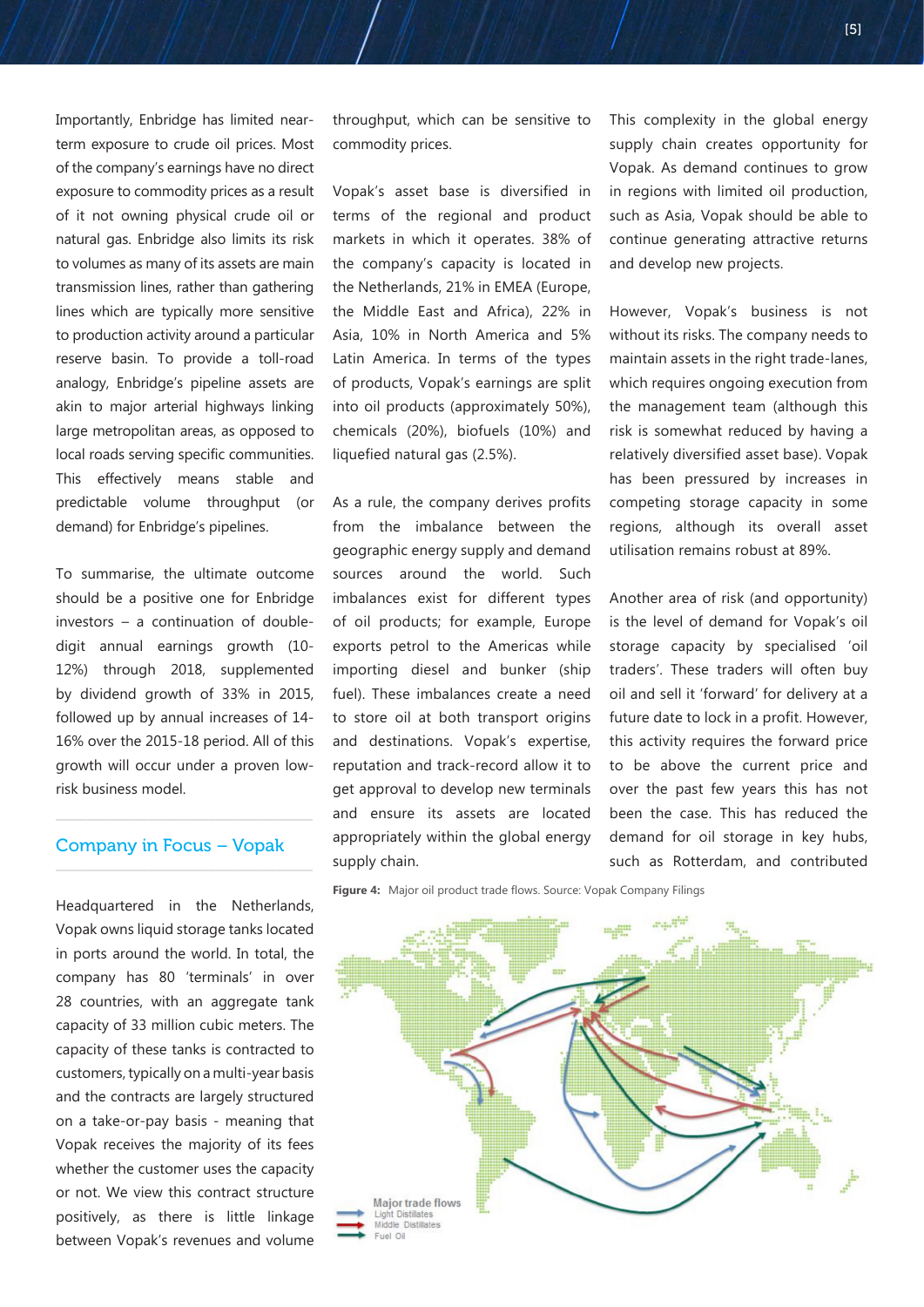

**Figure 5:** Brent Forward Curve change December 2013 to January 2015. Source: Thomson Reuters

to marginally weaker utilisation and storage fees in some regions. However, following the recent oil price decline the 'forward curve' has reversed (see figure 5). As a result, demand for Vopak's capacity should grow in its key trading hubs and this part of the market will begin to act as a tail-wind rather than head-wind.

To summarise, Vopak is exposed to the energy industry through its operations, but has limited direct exposure to the price of oil itself. As a result, Vopak fits into Magellan's strategy of investing in low-risk infrastructure companies that are able to deliver steady, reliable returns. The company has continued to generate attractive returns on its investments, considering the risks its undertaking, with annual returns on invested capital of 16% to 20% between 2009 and 2013. We expect that it will continue to do so for the foreseeable future.

investment proposition. Furthermore, given the predictable nature of earnings and the structural linkage of those earnings to inflation, the investment returns generated by infrastructure assets differ from standard asset classes and offer investors valuable diversification when included in an investment portfolio. An investment in listed infrastructure can be expected to reward patient investors with a threeto five-year timeframe.

inflation, offer an attractive long-term

Yours sincerely,

Gerald Stack Head of Investments and Portfolio Manager

January 2015

#### **Conclusion**

Magellan believes that infrastructure assets, with requisite earnings reliability and a linkage of earnings to

 $\frac{1}{2}$  , and the set of the set of the set of the set of the set of the set of the set of the set of the set of the set of the set of the set of the set of the set of the set of the set of the set of the set of the set

 $\frac{1}{2}$  , and the set of the set of the set of the set of the set of the set of the set of the set of the set of the set of the set of the set of the set of the set of the set of the set of the set of the set of the set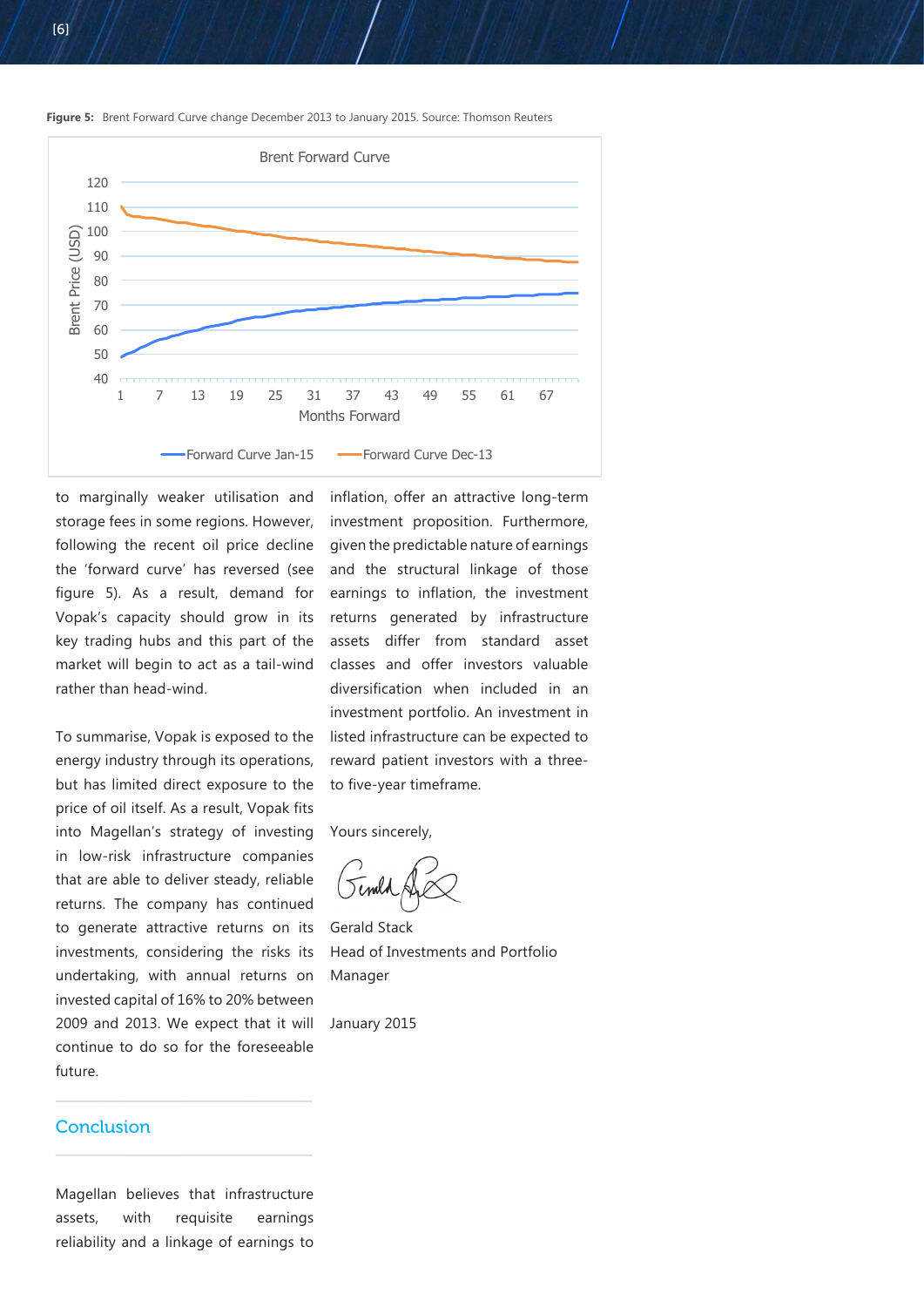This document is being furnished to you to provide summary information regarding Magellan Asset Management Limited ('Magellan') ABN 31 120 593 946, AFS Licence No 304 301 and an investment fund or investment Strategy ('Fund') managed by Magellan. This document is strictly confidential and is being provided to you solely for your information and must not be copied, reproduced, published, distributed, disclosed or passed to any other person at any time without the prior written consent of Magellan. No distribution of this document will be made in any jurisdiction where such distribution is not authorised or is unlawful. This document does not constitute an offer to sell or a solicitation of an offer to purchase any security or financial product or service. Any such offer or solicitation shall be made only pursuant to a Product Disclosure Statement, Information Memorandum or other offer document (collectively 'Offer Document') relating to the Fund or a Magellan financial product or service. A copy of any relevant Offer Document may be obtained by calling Magellan on +61 2 8114 1888 or by visiting www.magellangroup.com.au. This document does not constitute a part of any Offer Document issued by Magellan, nor is it intended to constitute advertising or advice of any kind and you should not construe the contents of this document as legal, tax, investment or other advice.

The investment program of the Fund presented herein is speculative and may involve a high degree of risk. The Fund is not intended as a complete investment program and is suitable only for sophisticated investors who can bear the risk of loss. The Fund may lack diversification, which can increase the risk of loss to investors. The Fund's performance expressed the past performance of the Fund is not necessarily indicative of future results and no person guarantees the performance of the Fund or the amount or timing may be volatile. The past performance of the Fund or t of any return from it. There can be no assurance that the Fund will achieve any targeted returns, that asset allocations will be met or that the Fund will be able to implement its investment Strategy or achieve its investment objective. The management fees, incentive fees and allocation and other expenses of the Fund will reduce trading profits, if any, or increase losses. The Fund will have limited liquidity, no secondary market for interests in the Fund is expected to develop and there are restrictions on an investor's ability to withdraw and transfer interests in the Fund. In making an investment decision, you must rely on your own examination of any Offer Document relating to the Fund.

No representation or warranty, express or implied, is made with respect to the correctness, accuracy, reasonableness or completeness of any of the information contained in this document. This information is subject to change at any time and no person has any responsibility to update any of the information provided in this document. Magellan will not be responsible or liable for any losses, whether direct, indirect or consequential, including loss of profits, damages, costs, claims or expenses, relating to or arising from your use or reliance upon any part of the information contained in this document including trading losses, loss of opportunity or incidental or punitive damages.

Performance is compared to the UBS Developed Infrastructure & Utilities Net Total Return Index (Hedged to AUD) which is a market capitalisation weighted index that is designed to measure the equity performance of listed Infrastructure and Utility stocks. Index results assume the reinvestment of all distributions of capital gain and net investment income using a tax rate applicable to non-resident institutional investors who do not benefit from double taxation treaties. The index is hedged to Australian dollars. \*Returns presented are for the Strategy's composite – the Magellan Core Infrastructure Strategy. Other numerical data such as weights, stock returns and contributions are based on a representative portfolio of the composite. Please refer to the disclaimer below for further details.

GIPS® DISCLOSURE

Magellan claims compliance with the Global Investment Performance Standards (GIPS®).

For the purpose of complying with GIPS, the Firm is defined as all discretionary portfolios managed by Magellan.

The Magellan Global Core Infrastructure composite is a global Strategy investing in strictly defined or "pure" infrastructure companies (typically 80-120). The composite is hedged to Australian dollars with Forward contracts.

To achieve investment objectives, the composite may also use derivative financial instruments including, but not limited to, options, swaps, futures and forwards. Derivatives are subject to the risk of changes in the market price of the underlying securities instruments, and the risk of the loss due to changes in interest rates. The use of certain derivatives may have a leveraging effect, which may increase the volatility of the composite and may reduce its returns.

A list of composites and descriptions, as well as policies for valuing investments, calculating performance, and preparing compliant presentations are available upon request by emailing data@magellangroup.com.au

The representative portfolio is an account in the composite that closely reflects the portfolio management style of the Strategy. Performance is not a consideration in the selections of the representative portfolio. The characteristics of the representative portfolio may differ from those of the composite and of the other accounts in the composite. Information regarding the representative portfolio and the other accounts in the composite is available upon request.

Industry and Geographical Exposures are calculated on a look through basis based on underlying revenue exposure of individual companies held within the representative portfolio.